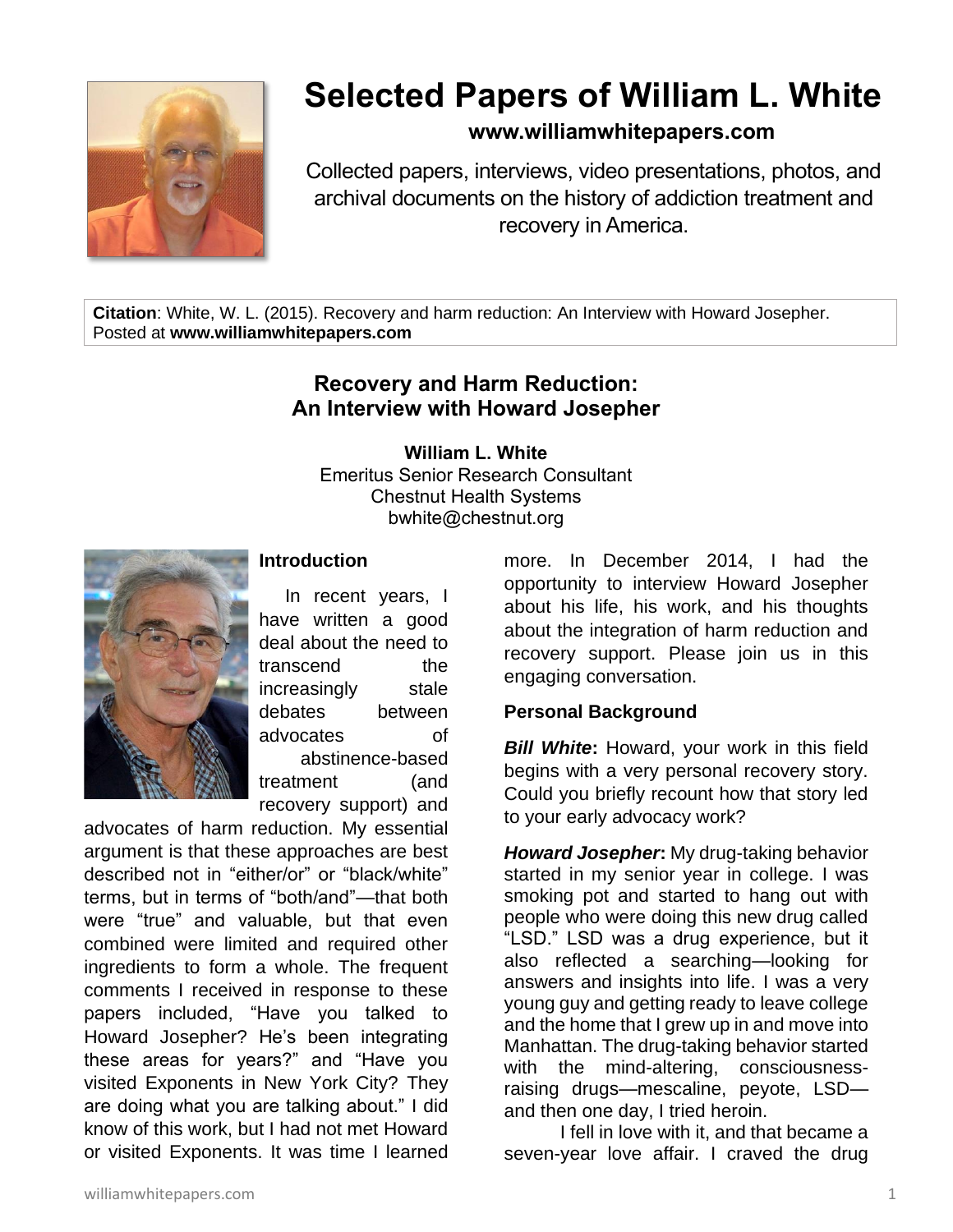dearly, but it was a very destructive time in my life. I had great hopes and dreams to do things after graduating college, but my whole focus went into obtaining and using heroin. I tried to stop many, many times. I went into detoxification at least a dozen times over the seven years that I was addicted, but relapsed each and every time. I had the desire to change but never the ability to leave heroin behind. I supported my habit by working as a taxi and bus driver, a bartender, a waiter, a bouncer, and an insurance adjuster. I was also arrested at least seven or eight times for misdemeanors, placed on probation, and coerced into treatment.

Bill, as you know, there wasn't much treatment in New York City in the early and mid '60s, but places like Daytop and Odyssey House—the early therapeutic communities—TCs, as we called them, were just beginning. My probation officer told me I should get into Daytop. They had a process where you had to go to meetings outside the facility where they assessed whether you were sincere and motivated, but they never thought that I had the right kind of motivation, and they rejected me. They told the judge that I was unamenable to treatment, incorrigible, and that they weren't going to accept me into their treatment program. The way I dealt with that is that I absconded in 1966 and went to London. At that time, they had what they called the British System, where a physician could prescribe heroin, cocaine, and other drugs and you could pick them up in a pharmacy, along with your syringes and your sterile water. I had the junkie's dream, but I mishandled it. I would pick up a week's supply of drugs, use it up in two or three days, and go back to the doctor to manipulate, scam, and lie for another prescription. After a few months, the doctor said, "I can't do this" and cut me off. After repeated doctor shopping, I began forging prescriptions, and was arrested and sent to Brixton prison in London. After a few months there, they deported me back to the States.

That experience was very important to me because when I came back to the States, I turned myself in. I knew I would start using again and get into trouble, making the situation worse for myself. The probation officer gave me another opportunity since I had turned myself in. He said, "There's a new program called Odyssey House. Why don't you meet with these people and see if you can get into the program?" I was not highly motivated, but they took me into the program. In the back of my mind was the thought to hang around for a few weeks and then split and continue to manipulate the system as I had done for many years. But while in Odyssey House, I came to understand the TC philosophy and totally bought into it. In that therapeutic community, I was with people just like myself who were striving to attain a better life. We created a small sanctuary where we all played a role in keeping our little commune going, taking in new people and passing along to others what we were learning.

I think the most important part of that experience for me was the encounter groups, where you could say anything you wanted as long as you stayed in your seat and refrained from making threats. Everyone in the group was there on an equal footing. We called it 'hats off,' whereby one's authority within the TC was left outside the group room door. I had so much rage, so many feelings, the groups gave me the opportunity to let it out and let it go. It also gave other people the opportunity to let go of their feelings about me. It was a powerful give and take.

In terms of advocacy, I have been an advocate for drug treatment and recovery for almost 50 years. I think it is important to remember that drug treatment did not exist in this country until the TCs came along in the late 1960s. The commonly held belief at that time was 'once an addict, always an addict.' Those of us in the TCs were determined to change that misconception. We spoke up; we brought the message of successful treatment out to the public through speaking engagements and the media. We wanted people to know addiction could be overcome and we, the early participants in the TCs, were examples of that transcendence. Our advocacy efforts were incredibly successful as treatment centers began opening all over the world.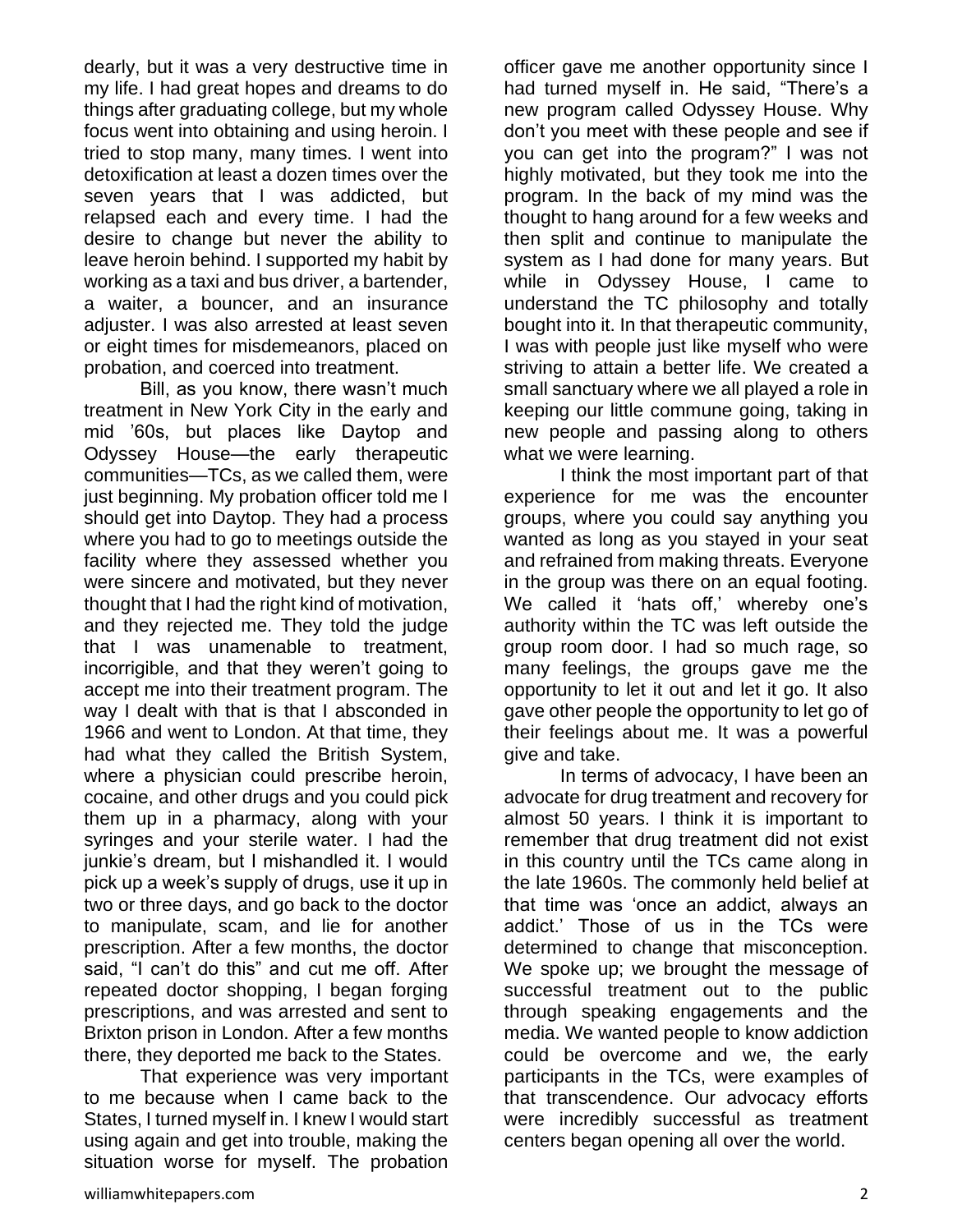*Bill White***:** How did the experience at Odyssey lead to the opportunity to then work at Phoenix House?

*Howard Josepher***:** I was in Odyssey House for about six months when one morning, they woke me up with the news that Dr. Judianne Densen-Gerber, the psychiatrist who had cofounded Odyssey House along with Tony Andre, an ex-addict, had fired Tony. Tony was not only our leader, he was my role model. There were only eighteen people in Odyssey House at that point, and we all decided that if Tony was leaving, we were leaving. And so the whole house got up and split. As we were walking to the subway, a splitee who had left a week earlier was coming down the block to pick up some of his belongings, and Judianne collared him, made him a director, and started all over again. Our group stayed together. At first, we slept on one of the group's grandmother's living room floor. Then, a couple of Odyssey House board members who resigned in support of us found a church retreat in upstate New York for us to live. After a few months, we realized what we were doing was not sustainable, a negotiation ensued, and we all went into Phoenix House. At that time, there were less than thirty people in the program, so we practically doubled the population.

This was the original Phoenix House building at 205 West 85<sup>th</sup> Street. It was a fivestory, single room occupancy (SRO) tenement, where Phoenix House occupied the top two floors and welfare recipients, active drug users, and dealers occupied the remainder of the building. Gradually more people came into Phoenix, and we took over the whole building.

Phoenix House had the same therapeutic community structure that I had become familiar with while at Odyssey House. After working my way up the ladder, I reached the re-entry stage of the program and was hired at an entry-level position. But I was restless and wanted to expand my horizons and found a job in the private sector. I also found an apartment and moved out. I took pride in the fact that I was the first Phoenix House participant to leave the program, with approval, having obtained employment and my own apartment. I did well living on my own, selling men's clothing, but after about a year and a half, I felt working in the square world wasn't enough for me. I had just come through this incredible experience of seven years of addiction and a year-and-a-half in the TC turning my life around, and I needed to give this experience meaning by going back to work in the treatment field. I went back to Phoenix House, and they re-hired me, and I've been in the treatment field to one degree or another ever since.

**Bill White:** What positions did you hold at Phoenix House?

*Howard Josepher***:** After my return, I worked at Phoenix House for three years, eventually becoming a Regional Director in charge of three Phoenix residences and Phoenix Induction. No doubt I was ambitious, but there was nowhere to go as the management people above me were not going anywhere. I was offered a job by Dr. Dan Casriel, one of the founders of Daytop, at the Casriel Institute, which provided group and individual psychotherapy services to the general public. Dan hired me as his Clinic Director. While working there, I applied to the Hunter School of Social Work and obtained my Masters in Social Work (MSW) and became licensed as a professional. So, I had the therapeutic community experience, which was incredibly important to me, but I also obtained professional credentials. After becoming a credentialed social worker, I developed a private psychotherapy practice and began consulting with various drug treatment programs.

**Bill White:** How would you describe your recovery during these early years?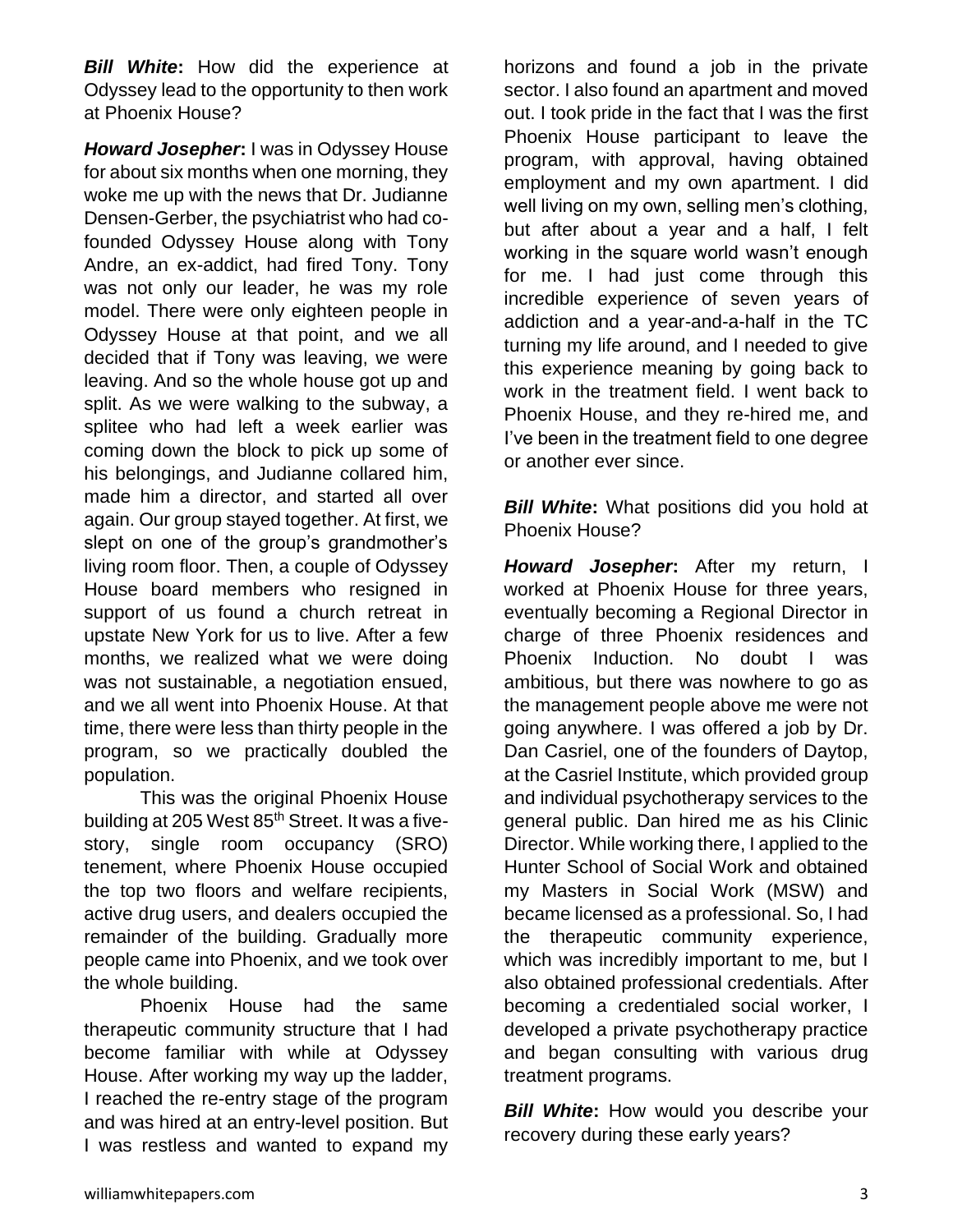*Howard Josepher***:** I was still searching, looking for peace of mind, meaning. I did not return to heavy drug use but would drink alcohol and occasionally smoke pot. It's important to remember that in the early days of the therapeutic community, we were granted drinking privileges in the final phase of treatment. I was fortunate to be one of those people who didn't develop a problem with alcohol. I never used heroin again, but I knew inside I was not at peace. I was not whole. My search continued, doing psychotherapy and all kinds of experiential workshops. At some point, I sensed what was missing was something spiritual. I turned to the religion I was born into but did not find what I was looking for. I turned to other religious practices and came up empty. It was at that point that I decided to go to India and study with one of those enlightened gurus. I made three trips to India in the 1970s, staying a few months each time. I would return to New York and start my private practice all over again, spend another year doing that and then off again I'd go to India.

In the early 1980s, it came to me that my search for meaning, for God, was over. It wasn't like I was born again, but I came to believe an unseen force existed, a force that gave meaning to the expression, "What goes around comes around." If that's true, and I believed it was, what made that happen? I saw life, nature, had cycles. The leaves on the trees died, and were recreated. God, nature, was a continuous creation and recreation and that being in synch with God meant being creative. I felt my role, my way in bringing me closer to God, was to do my part in making the world a better place. That was how I could express my creativity, how I could be close to God. At this point in my journey, I felt it was time for me to go home and put down roots. I was fortunate to meet a beautiful woman who had the same vision and desire as me. We wanted a family and wanted to build something that would sustain us financially and nourish us spiritually and intellectually. Our daughter was born in January of 1988—the same year that I turned fifty. I needed to make more money and found consulting work developing one of the first federally funded initiatives in the US, a NIDA-funded research and demonstration project, addressing HIV infection among injecting drug users in NYC. At this point in time, the gay community was doing an incredible job of informing one another about the virus and how to be safer about their sex and drug use. Except for a few clandestine syringe exchanges, there was very little going on addressing the epidemic among drug users.

The NIDA grant I worked on had been awarded to the National Development and Research Institutes of New York (NDRI). Our target population was recently released parolees who were known to be injecting drug users. I was hired to help design the program and develop a curriculum. Gradually, my responsibilities increased and became involved with recruitment and providing the services. Ultimately, I became one of the Principal Investigators on the project. Who we were targeting directly influenced the program we designed. Our design was influenced by the fact that our people were recently released from prison and the twin epidemics of AIDS and crack that were happening in the street. We utilized the best evidence-based practices available to us at that time. Our design became a brief intervention consisting of 24 classes provided over an eight-week period. We marketed it similar to a three or four credit college course. Our thinking was that parolees would be more willing to commit to a program where, upon entering, they could see the beginning, middle, and end of their involvement. This short-term intervention was implemented with a sense of urgency. The HIV epidemic was raging and tens of thousands of drug addicts were becoming infected and dying of AIDS. We responded to this urgency by making it easy for prospective participants to access our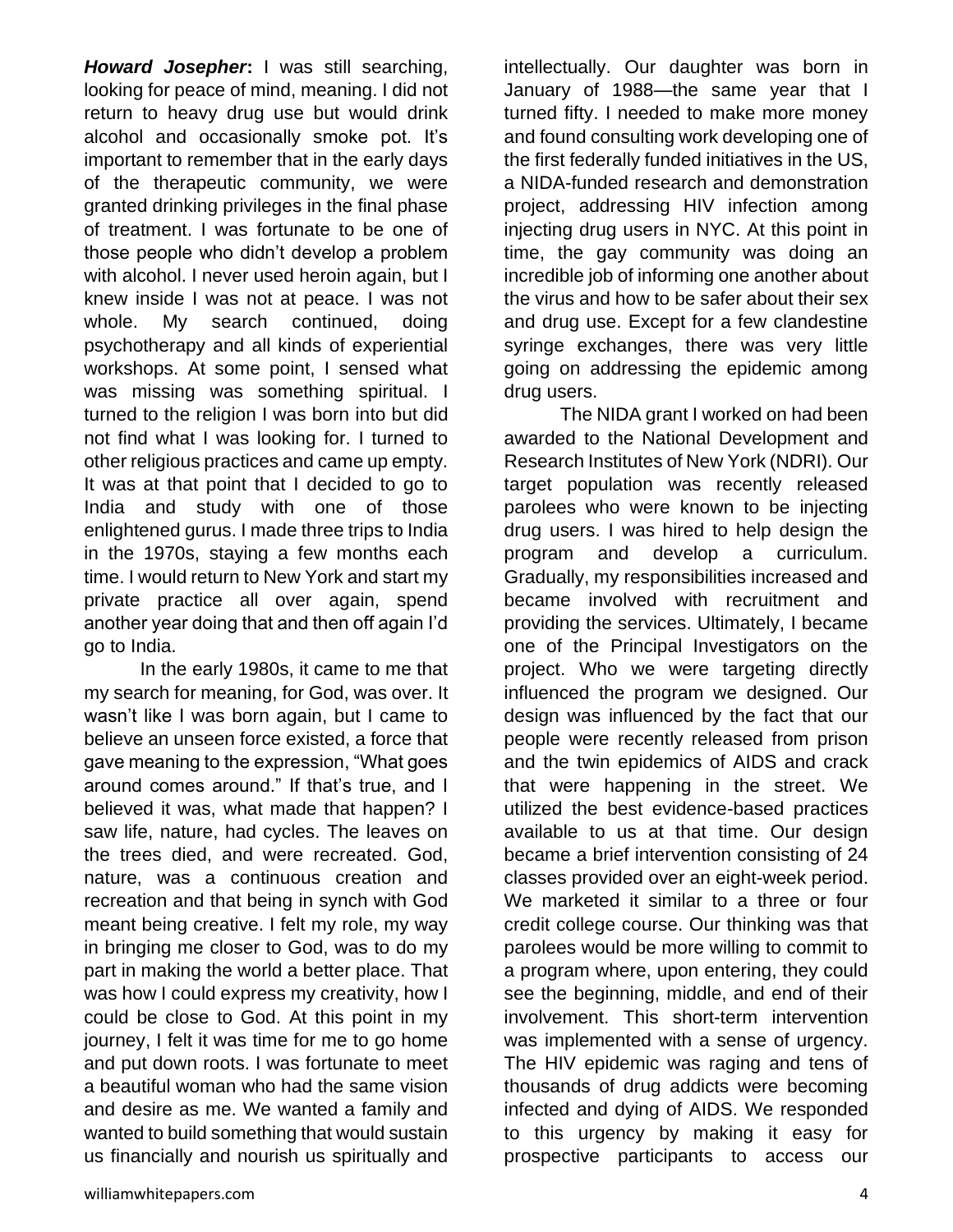services by not making any demands on them regarding their drug use. We had one simple rule; disruptive behavior would not be tolerated. By lowering the threshold for participation in our program, we began accepting both active and recovering drug addicts into ARRIVE. In my research, I had read about a process that was being utilized at Merseyside Hospital in Liverpool, England, called harm reduction. Rather than trying to reduce or eliminate drug use, the focus was on minimizing the harms from continued use. That made a lot of sense to me because our mission with the NDRI project was not to get people off of drugs, but to prevent the spread of HIV and to help people who were already living with the virus take better care of themselves. We saw harm reduction as a starting point for recovery. We were able to transcend the challenges of active and recovering addicts in the same group by focusing on our goal, our common purpose of stopping the AIDS epidemic and caring for people who were infected. We established, and gave meaning to, the expression of meeting people where they're at.

#### **Early Integration of Recovery and Harm Reduction**

*Bill White***:** So, this was one of the earliest efforts to really integrate harm reduction with a recovery orientation.

*Howard Josepher***:** Absolutely, and there was considerable resistance to such integration from ideologues on both ends of the continuum. The treatment community marginalized us, claiming we were enabling people in their drug use, and harm reductionists marginalized us because we weren't providing people with sterile syringes. Harm reductionists viewed our ARRIVE program as drug treatment. Those were rough days for me because I had long struggled with the feeling of being an outsider, someone who didn't belong. It became my reality. Ultimately, however, it was a very valuable lesson for me. I learned to stand-alone and be comfortable there.

But something had to be done to bridge these worlds. There was tremendous pain in the communities where our people came from. At that time, there were no treatments or medications for AIDS. And it wasn't just the AIDS epidemic. There was crack and all the violence that it brought and the incredibly harsh drug laws that were being enacted. We saw vulnerability and responded to that vulnerability by making it a point to always treat our participants respectfully, by being non-judgmental and focusing on strengths rather than pathologies. Our treatment was strengthbased, client centered. Where did they want to go? What kind of recovery did they see for themselves?

#### **Founding Exponents**

*Bill White***:** Howard, how did that experience contribute to the founding of Exponents?

*Howard Josepher***:** By the end of 1989, almost 170 individuals had completed ARRIVE's eight- week program. Funding for the demonstration project was coming to an end, and we were told to shut the ARRIVE program down. Along with a couple of the people who I hired to work with me on the project, we decided not to shut the program down and in January of 1990, we incorporated Exponents as a 501(c)3, which enabled me to solicit contributions from friends and family members to keep ARRIVE alive. We worked for a year and a half without salary until we received our first funding from the NY State Office of Alcohol and Substance Abuse Services (OASAS).

*Bill White*: How did you then select the name Exponents?

*Howard Josepher***:** I was telling a potential contributor how we started ARRIVE. I said, "We started with seven people just out of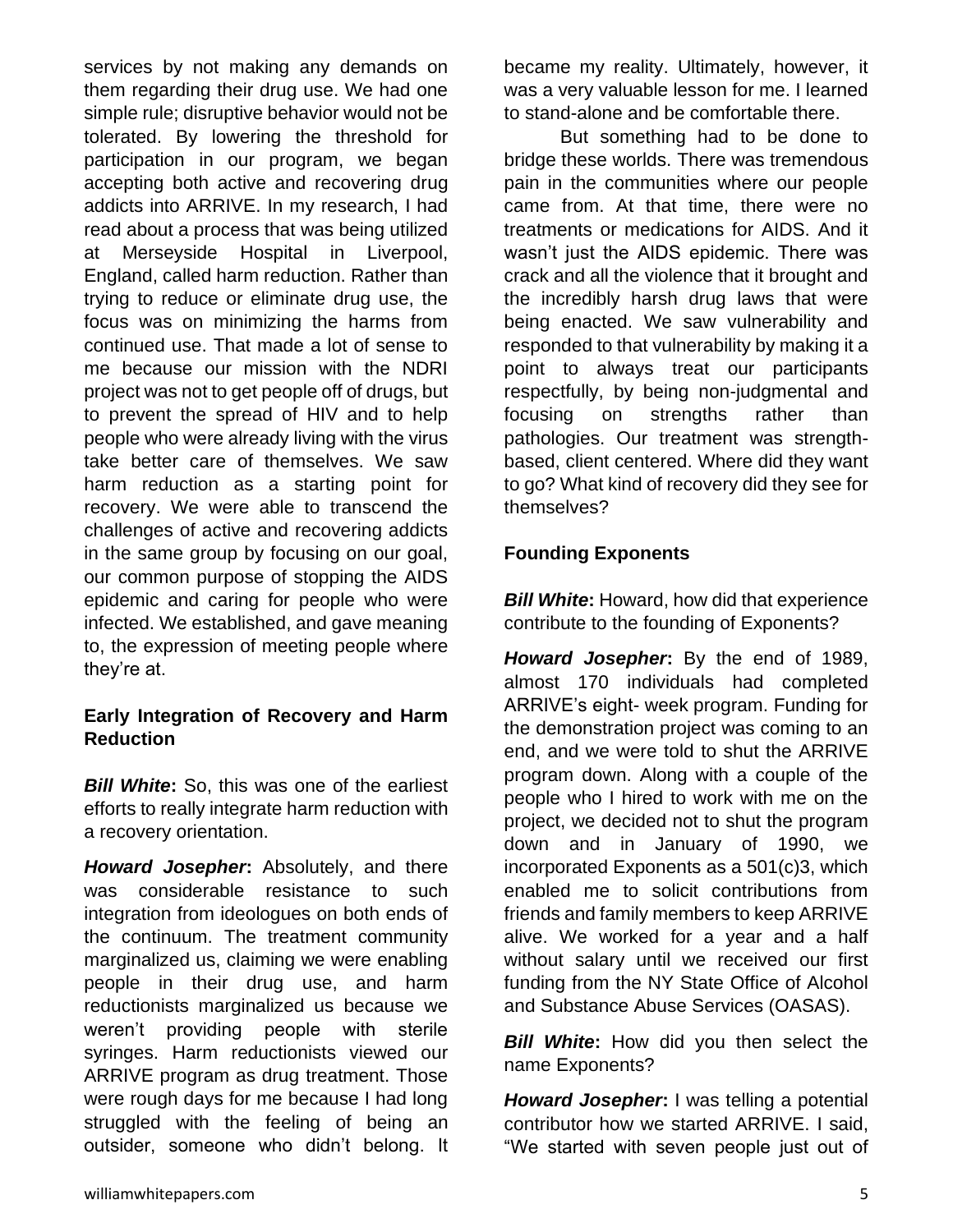prison and five graduated and then nine came and seven graduated. And the next time, sixteen came and twelve graduated," and this person said, "Well, that's exponential." I knew exponent was a mathematical term, and when I looked in the dictionary, it also said an exponent was an advocate, a spokesperson, and that seemed appropriate for us. We named ourselves Exponents and filed to become a 501(c)3 non-profit organization with the purpose of keeping ARRIVE alive. That's how we went from the NIDA study ARRIVE (AIDS Risk Reduction for IV drug users in re-Entry) to ARRIVE as a component of Exponents, a not-for-profit, community-based organization. Twenty-five years later, ARRIVE is still alive.

*Bill White***:** And how did you then fund and staff Exponents?

*Howard Josepher***:** Well, the staffing part was really easy because of my experience in the therapeutic community; the idea of community, of one addict helping another, was part of our DNA. The first person I hired was also someone who had graduated Phoenix House maybe twelve, thirteen years after I did. Also, many of our students asked to volunteer. They wanted to stay involved in a positive activity. They wanted to be a part of something that was meaningful and helped people. They wanted to give back what they had been given. Our idea was to utilize people with the lived experience of addiction and AIDS and build them into a supportive, helpful community.

In the early therapeutic communities, when we became staff, we called ourselves "paraprofessionals." I was a paraprofessional who became a professional. But at Exponents, we called people "peer educators." Our growth, the demand for the ARRIVE training, was incredible. It just kept growing as more and more people sought us out. I don't know if anybody ever even used that term "peer educator" prior to ARRIVE. I remember having to fight with the head of the New York State Department of Health AIDS Institute when I wanted to pay my peer educators a small stipend for what they were doing. This was considerably before all the studies on the effectiveness of peer educators.

At the same time we were building our peer culture, we applied and began receiving government contracts. We needed to be accountable in terms of files, record keeping, clinical notes in client folders and all else government contracts require. That was and remains the challenge in sustaining a peerbased organization. But peers could do things that many professionals cannot do. Peers are role models, examples, of someone who had turned their own life around, of someone living creatively, healthfully, even though they may be living with a compromised immune system. A recovering person can ignite hope in someone who is hopeless and out-ofcontrol. Igniting hope is a very important component of our work, of bringing someone into recovery. It is a spiritual component of what we do.

## **Service Programs at Exponents**

*Bill White***:** How would you describe the current major service components at Exponents?

*Howard Josepher***:** Well, the people we are reaching out to and engaging are basically the same people that we have been reaching out to since 1988. They are mostly poor, inner city people of color. Exponents has grown from the ARRIVE program to a total of fourteen service and support programs. We now have an outpatient, medically supervised drug treatment program and programs that help recently incarcerated individuals in their re-entry to society. Exponents currently has forty-five full-time staff and twenty-five part-time peers. Many of our full-time staff are graduates from our programs and are recovering individuals. At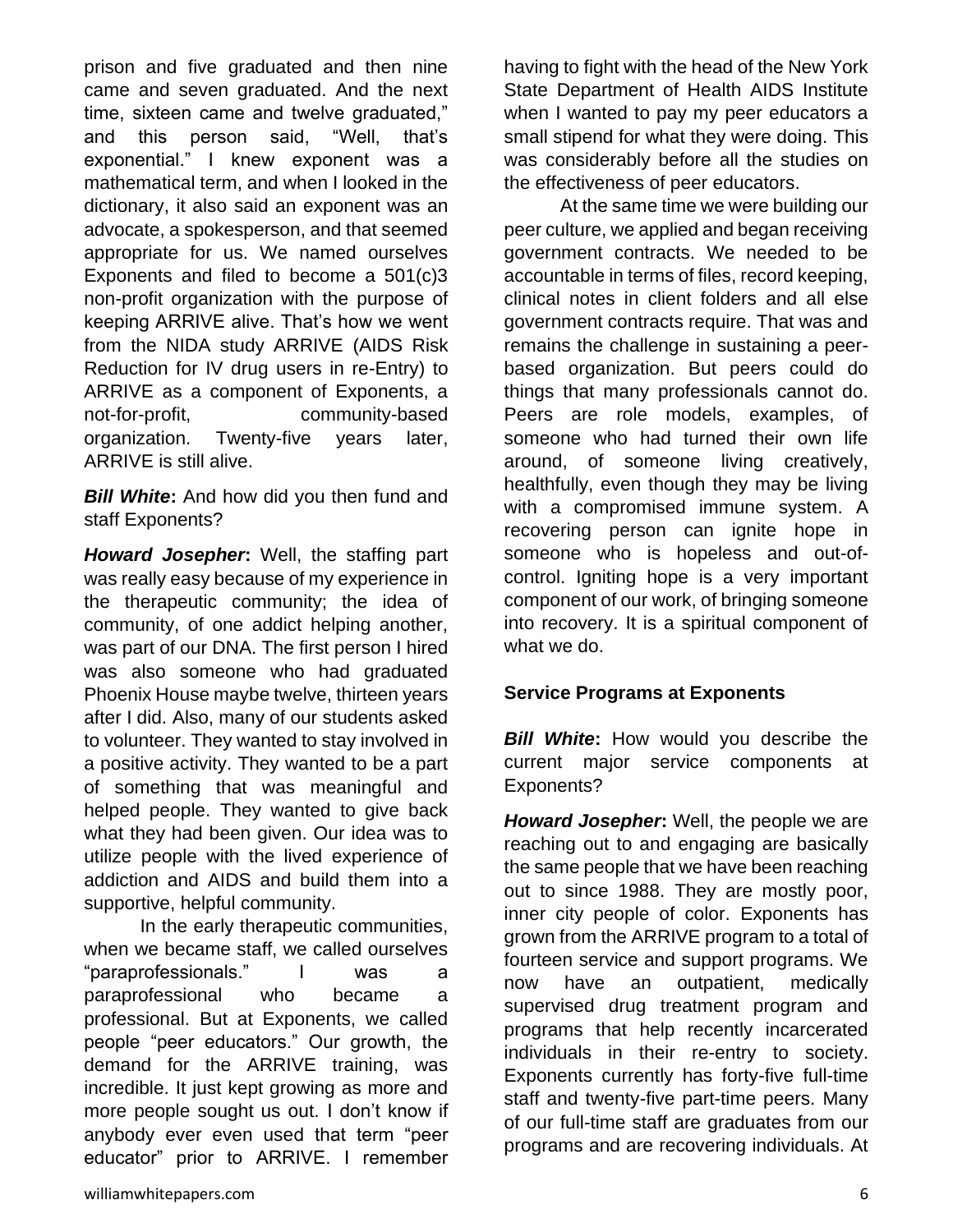the end of 2014, the ARRIVE program held its one hundred and thirty-second graduation, bringing our grand total of graduates to more than 10,300 people. Most of these individuals have criminal justice histories and are considered hard-to-reach. But everyone came to ARRIVE and participated voluntarily. This says a lot about drug users and belies many of the commonly held beliefs about the need for coercion and mandating people into treatment.

# **Recovery and Harm Reduction Integration**

*Bill White***:** Howard, how do you see the integration of recovery-oriented abstinence programs and harm reduction as you've experienced it at Exponents?

*Howard Josepher***:** Well, first of all, harm reduction allows us to engage problematic drug users before they're either willing or ready to get off drugs. What we have found is that many people who have addiction issues are ambivalent about getting off drugs, but they're not at all ambivalent about wanting to stay alive and wanting to maintain good health. Harm reduction gives us the ability to engage a population that would not have access to nor be responsive to traditional treatment models. What we want to do is bring more people into services, engage them, and hopefully support them toward healthier lifestyles.

**Bill White:** You described getting caught up in something when you were at Odyssey House—a process of "catching recovery" within the TC community. Are there people who come to Exponents for harm reduction and "catch" recovery in that environment?

*Howard Josepher***:** I believe so, Bill. I've always thought there is a great deal of ambivalence in us when we're strung out. You may feel hopeless, out of control, but deep down inside, you know the drug life can kill you. Maybe you think you don't want to stop. Maybe you think you can't stop, but I

think the desire to change, to be normal, to have a better, more meaningful life, exists in the addicted person. Somewhere in there is the impetus to turn it around. But there are the challenges that can overwhelm that impetus. But yes, even though people may still be using substances, I think they're capable of learning, of gaining insight, of changing behavior. Maybe that change is not as immediate or total as some treatment providers would like them to change, but we need to accept incremental change and continue to provide people with a positive, supportive process.

**Bill White:** A lot of people say that recovery really begins at the point that drug use stops, but you're suggesting that the recovery process actually begins earlier within the period of active use.

*Howard Josepher***:** Many in the harm reduction community believe any positive change is a step towards recovery. Using a clean needle is a positive step and needs to be recognized. As a treatment provider, we need to view this as an important step towards recovery. At times in supervision, my counselors tell me a participant is showing up to the program with alcohol on his breath. They are frustrated by this, but I tell them to focus on the fact that the person continues to show up, the positive, and not overly on the alcohol on their breath, the negative. I know my staff, many who are in recovery, sincerely want the individual to refrain from using, but we have to learn to bring people along at their pace, not the pace we, the provider, wants.

We need to open our minds to the reality that people overcome addiction in different ways. A 12 Step, completely abstinent recovery path may be what works for some, but it is not the only way. There are many like me whose path includes moderate use of substances. We contribute, we are responsible, and we can even create and work in drug programs that help addicted individuals into both abstinent and moderate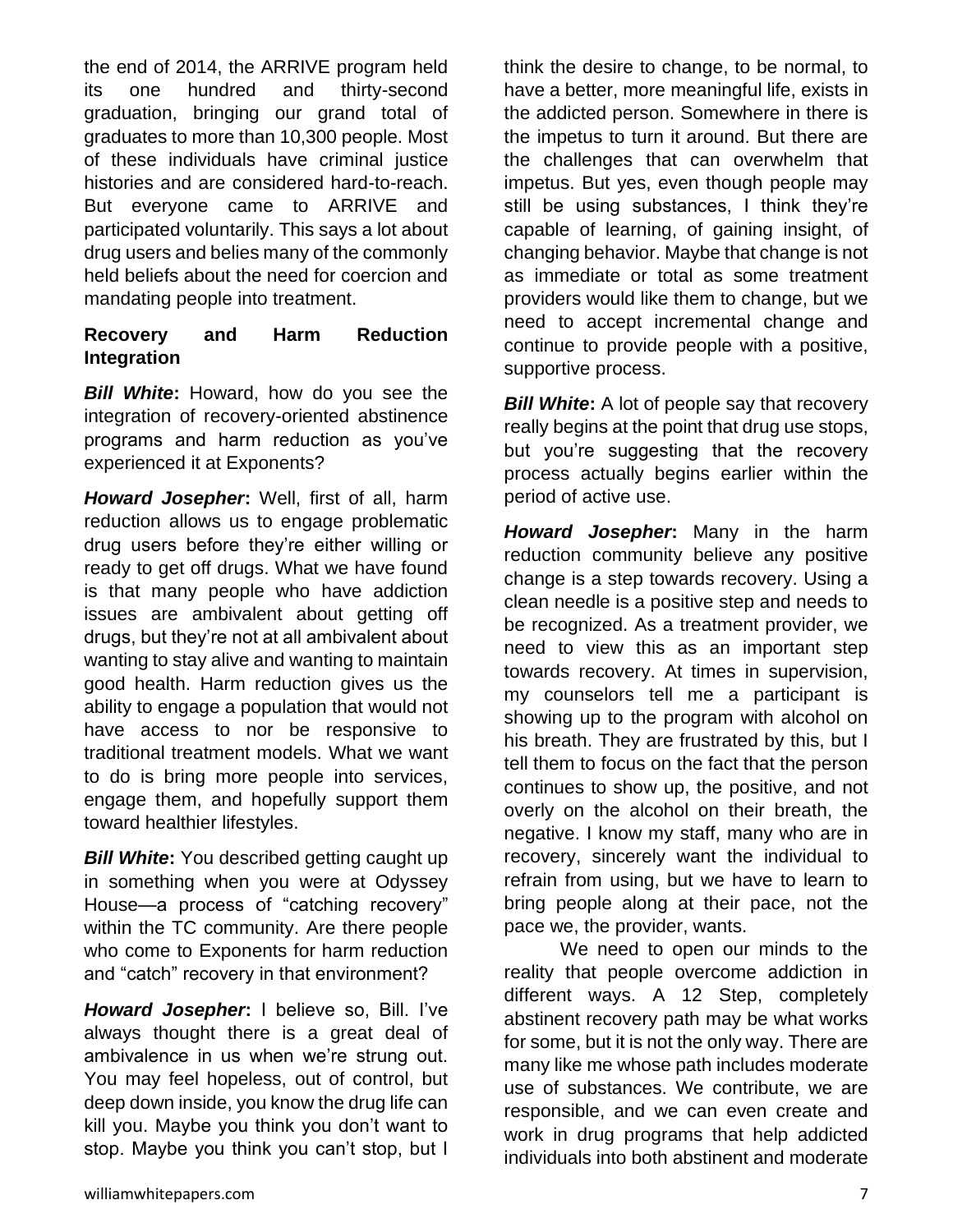recoveries. Does the public know, do policy and law makers know, people like me exist? Has anyone ever done research on people like me who practice this form of recovery? Not in my experience. Sadly, much of the drug research in the US is meant to support government policy, not to find effective ways to treat and recover from addiction.

When I overcame my addiction 40 some odd years ago, we did not use the term recovery in the drug addiction field. We called ourselves ex-addicts. I was fine with that label, as it clearly stated what had happened in my life. At some point, the term recovery began to appear, but it was associated with abstinence. I was fine with that and did not identify myself as a person in recovery. I was an ex-addict. But when funding streams for recovery services, like the Recovery Oriented System of Care, was rolled out, I was both excited and dismayed. I was excited because ROSC services looked like what we were doing in our peer facilitated ARRIVE program. I thought ROSC had great potential but was concerned by it being another abstinence-only model. I believed ROSC's effectiveness would be limited if it was going to be another 12 Step spinoff of how we treat and overcome addiction. I challenged this as a member of the NYS OASAS Recovery Implementation Team and began to advocate for a broader definition of recovery. God bless those who overcome addiction through 12 Step programs and an abstinent recovery, but if the United States government is going to put millions of dollars into recovery centers driven by the same one-size-fits-all, abstinence only approach, it will fail. In my opinion, ROSC has not achieved its potential and sad to say, I was right.

#### **Stigma and Advocacy**

*Bill White***:** Could you describe your work with FACT and how you see the role of advocacy taking on the issue of addictionrelated stigma?

*Howard Josepher***:** In the early days of the AIDS epidemic, we saw the gay community mobilize and transform itself from a group of hardy partiers to a real community and political force. Advocacy in the early 1980s drew attention to what AIDS was doing to people and got the government to acknowledge what was happening and provide resources for treatment and education. In 1989, because of our AIDS work with substance users and our ability to mobilize ARRIVE participants and graduates, we were asked by ACT UP and GMHC, the Gay Men's Health Crisis Center, to get involved in advocacy. GMHC had been very helpful to me in developing ARRIVE, as it was one of the few places where one could learn about HIV. AIDS advocacy gave the gay community a voice. Our community, drug users and people in recovery, were silent. Advocacy became a way to give voice to the needs, to the pain and suffering, happening in our poorer communities. At Exponents, we began viewing program participants, the population we were serving, as a constituency and wanted to give voice to their concerns. Advocacy created a platform from which they could speak. We advocated by making people aware of HIV and AIDS in the poor communities. We advocated for resources to address the epidemic. We advocated for clean needles to be distributed and available in our communities. We did legislative visits in Albany, New York, and Washington, DC, and over the years, our advocacy evolved, but it never lost its import. In the 1990s, we created FACT, Friends of the Addicted for Comprehensive Treatment, to formalize our advocacy efforts among drug using and recovering substance users. FACT provided trainings in organization, mobilization, and presentation skills in speaking to government and elected officials. We met with and supported the establishment of other advocacy groups like Senator Harold Hughes' SOAR and the NY Drug Users Union. FACT played a leading role in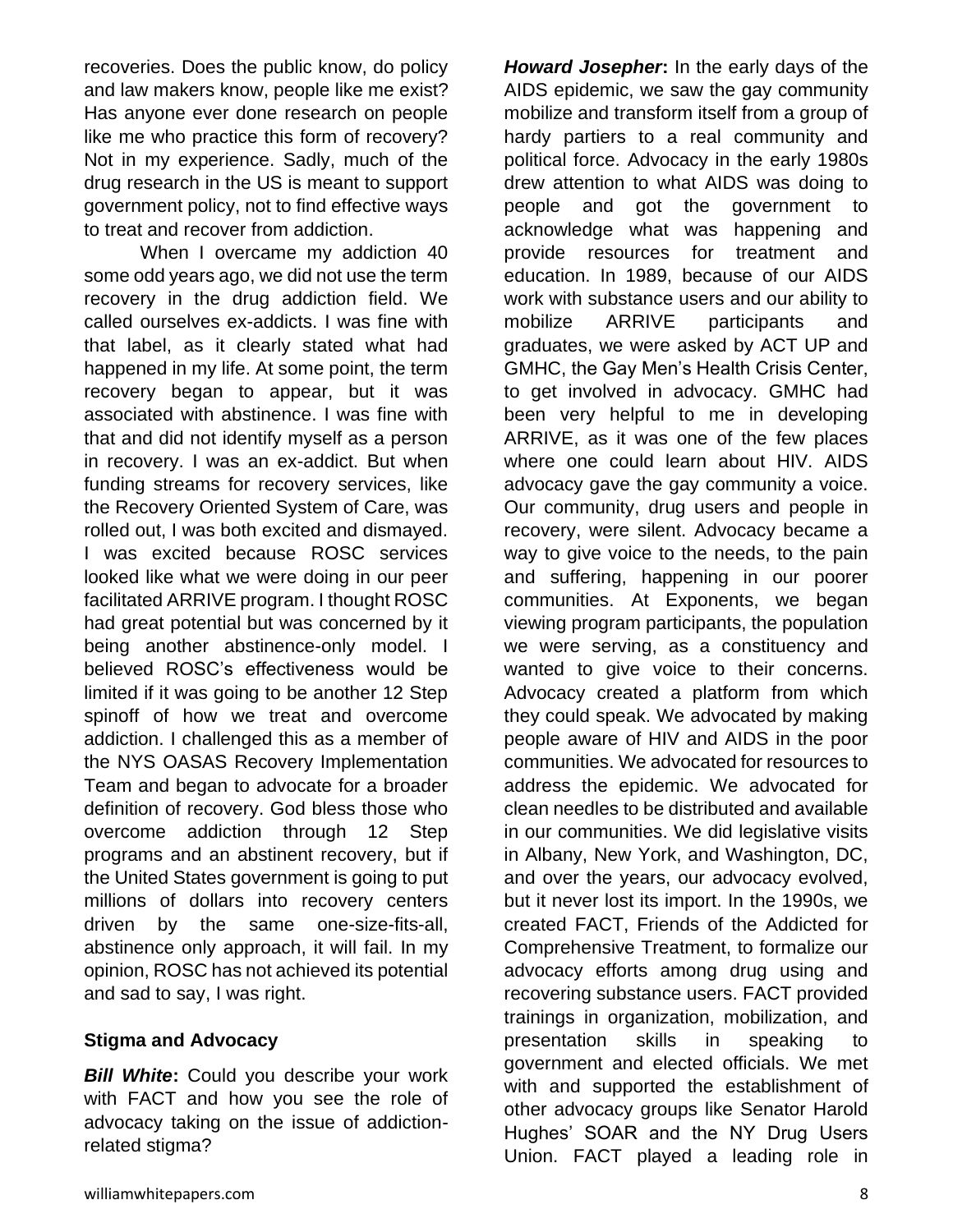preventing NYC Mayor Rudy Giuliani from closing down the city's methadone clinics. We, and our allies, were outraged that he wanted to eliminate this viable drug treatment option. FACT published monthly newsletters promoting our agenda of jobs for people in recovery, a representation of recovering people on the boards of treatment and recovery programs and a place at the table on government and criminal justice commissions that dealt with drug use. FACT was about giving our people a voice. While FACT is not in existence today, we've continued in our advocacy initiatives. We've advocated for, and have been successful in, changing NYS' draconian drug laws. More recently, we participated in demonstrations against NYPD's Stop and Frisk practices and for greater availability of Narcan overdose prevention kits.

For us, for our constituency or population, advocacy has multiple benefits. When our people made presentations to elected officials, they would come away feeling good about representing on the issues and needs of their community. And they also came away feeling good about themselves, having been heard, listened to, by elected officials and policymakers. Their voices were heard and that made them somebody. For our people, advocacy had a clinical value as well as a social value.

*Bill White***:** Howard, if I understand this correctly, one of the unique things that you've done different than others is mixing people in recovery and people who were actively continuing to use together in this advocacy effort.

*Howard Josepher***:** It is the issues, the things we fight for, that enable people to rise above their individual differences. Many who use drugs have a social consciousness. They're still humans who care. Just as there are many who are in recovery and abstain from using substances but won't lift a finger

to help their fellow man, many drug users are concerned citizens will show up for issues dear to their hearts. It's also important to understand that not all drug use is problematic. I believe that many who have experienced problematic drug use want to personally change for the better and also want be a part of something that seeks to change society for the better.

### **Future of Exponents**

*Bill White:* How do you see the future of Exponents and the work that has been such an important part of your life?

*Howard Josepher***:** This is touching on something of great importance to me as I'm getting up there in years. At this point in time, I have no intention to retire. I'm still having a good time and feel passionate about what I do. I'm working with some wonderful people at Exponents and very happy with where we are. Sustaining an organization for more than 25 years has its challenges, but I feel blessed. Blessed to have a job and blessed to be doing something that I love. I love teaching those who will be carrying the message forward in the future. It is my calling in life to be doing what I am doing. It's also good that some of us old-timers are still around. We've got a long perspective on where our field has been, what's worked and what hasn't. I've been fighting for many years for some of the changes that are coming about now. Before I'm finished, I want to see our prison population cut in half. I want to see the decriminalization of possession of drugs for personal use and complete legalization of marijuana. I want to see treatment on demand and a universal understanding that there are different ways people overcome and recover from addiction.

#### **Closing Reflections**

*Bill White***:** There's a new generation of people following in our footsteps who want to blend the harm reduction and recovery